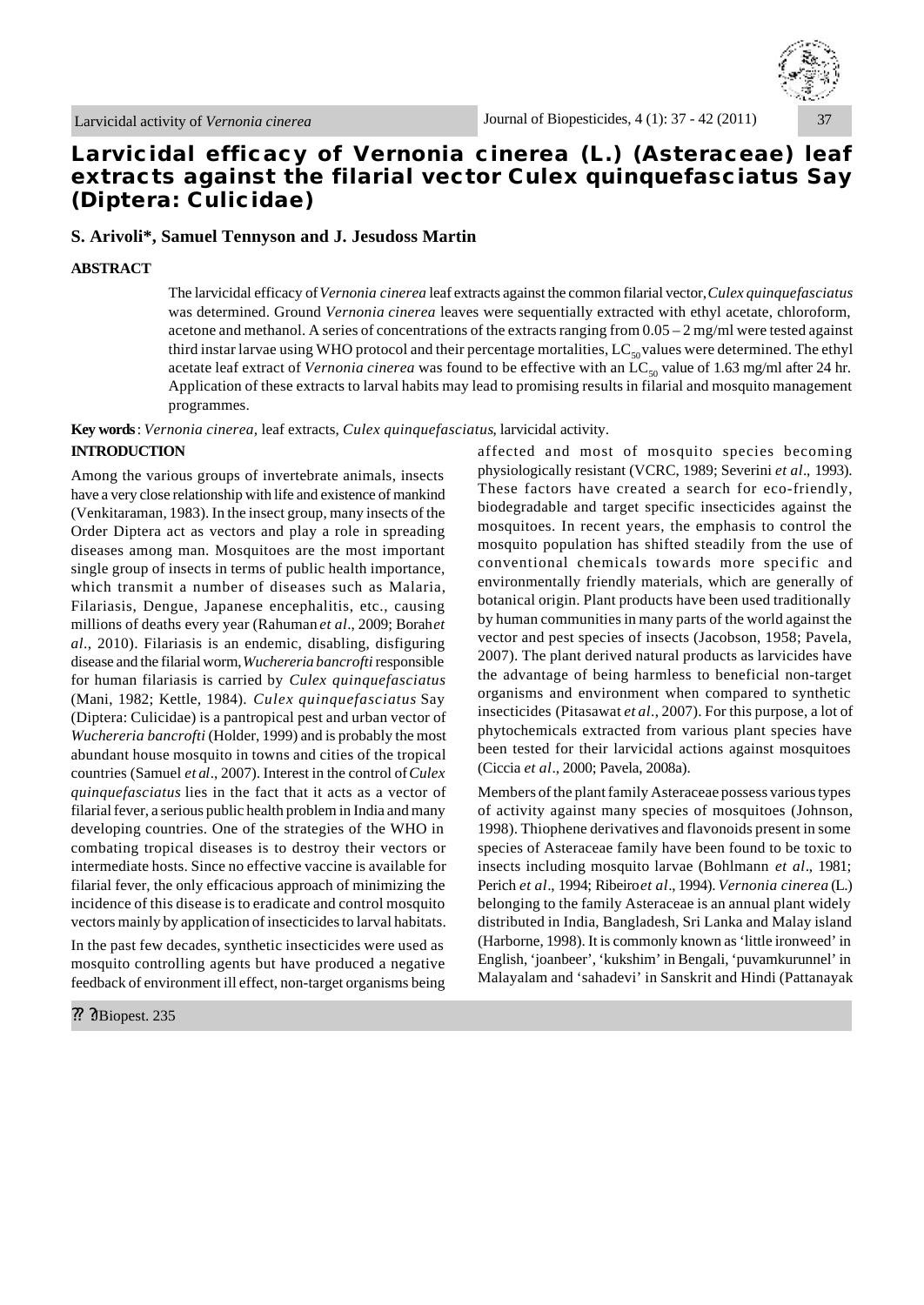#### S. Arivoli, Samuel Tennyson and J. Jesudoss Martin

and Datta, 2008; Varghese *et al*., 2010). The plant is extensively used in indigenous medicine as stomachic and for cold, asthma and bronchitis (Kirtikar and Basu, 2000). The Ayurvedha Pharmacopoeia of India recommends the plant to treat intermittent fever, filariasis, blisters, boils and vaginal discharges. The roots of the plant are used traditionally for the treatment of all types of eruptive boils and the juice is used for quicker healing of accidental wounds, filariasis and toxic viral fevers. The seeds are used in dysuria and to treat colic in the form of decoction (Varghese *et al*., 2010). The young leaves of this plant are used for the treatment of tonsillitis (Hamill *et al*., 2003). The leaf juice extract is used to treat skin diseases and the leaf extract for treating dysentery in children (Maruthupandian and Mohan, 2010). Besides these, the plant is used in smoking cessation, cough, fever, malaria, urinary calculi, arthritis (Lhieochaiphant, 1985; Bunyapraphatsara, 2005; Lin, 2005) and leprosy (Vijayan *et al*., 2010). The plant possess antimicrobial (Yoga *et al*., 2009), antibacterial (Gupta *et al*., 2003), antioxidant (Mishra *et al*., 1984), antihelmentic (Anonymous, 2001), anti-inflammatory, analgesic, antipyretic (Gupta *et al*., 2003; Iwalewa *et al*., 2003; Mazumder *et al*., 2003), antiflautulent, antispasmodic (Varghese *et al*., 2010) and antidiuretic properties (Herrera *et al*., 1998). Some of the phytochemical compounds present are sterols, flavonoids, sesquiterpene lactones (Chopra *et al*., 1992) and a terpenoid, 'leupeol acetate' which shows antihyperglycaemic and antiulcer properties (Harborne and Baxter, 1996). Furthermore, *Vernonia cinerea* also possesses insect-antifeedant property (Tandon *et al*., 1999). Therefore, the present study was taken up to evaluate the crude leaf extracts of *Vernonia cinerea* for its larvicidal activity against *Culex quinquefasciatus*.

# **MATERIALS AND METHODS**

#### **Plant extracts**

*Vernonia cinerea* leaves collected in and around Kancheepuram, Tamilnadu, India were brought to the laboratory, shade dried under room temperature and powdered using an electric blender. Dried and powdered leaves (1 kg) was subjected to sequential extraction using 3 L of ethyl acetate, chloroform, acetone and methanol for a period of 72 h r to obtain the crude extracts using rotary vacuum evaporator. The ethyl acetate, chloroform, acetone and methanol crude extracts thus obtained were lyophilized and a stock solution prepared from each crude extract by adding adequate volume of DMSO (Dimethyl-sulphoxide) and was refrigerated at  $4\degree$ C until testing for larvicidal bioassay.

### **Test animals**

Experimental tests were carried out against laboratory reared vector mosquito *viz*., *Culex quinquefasciatus* free of exposure to insecticides and pathogens. Cyclic generation of *Culex* *quinquefasciatus* was maintained at  $25 - 29$ °C and  $80 - 90$  per cent R.H. in the insectarium. Larvae were fed on larval food (powdered dog biscuit and yeast in the ratio 3:1) and adult mosquitoes on 10 per cent glucose solution. Adult female mosquitoes were periodically blood-fed on restrained albino mice for egg production.

#### **Larvicidal activity**

Bioassay for the larvicidal activity was carried out using WHO (1981) procedure with slight modifications. From the stock solution, a series of concentrations *viz*., 0.05, 0.1, 0.2, 0.3, 0.5, 1.0, 1.5 and 2.0 mg/ml were prepared. Twenty early third instar larvae were introduced in 250 ml beaker containing 200 ml of distilled water with each concentration. A control was prepared by the addition of DMSO to distilled water. A total of three trials were carried out with five replicates per trial. Mortality was recorded after 24 and 48 hr and the control mortality was corrected using Abbott's (1925) formula when the control mortality ranged between 5-20 per cent,

 % Mortality – % Mortality in treated in control Per cent mortality = ---------------------------------------- x 100  $100 - %$  Mortality in control

#### **Statistical analysis**

Probit analysis (Finney, 1971) was used for determination of  $LC_{50}$  and  $LC_{90}$ . Data from mortality and effect of concentrations were subjected to analysis of variance. Difference between the treatments was determined by Duncan multiple range test  $(P < 0.05)$ . The highest different values from average detected by statistical testing are marked with letter "a" the next text lower with "b" and continued accordingly (Snedecor and Cochran, 1989).

### **RESULTS AND DISCUSSION**

The results of the larval susceptibility of *Culex quinquefasciatus* using *Vernonia cinerea* leaf extracts are presented in Table 1 and 2. The results of the present study revealed that among the four extracts tested, the ethyl acetate extract was found to be effective followed by chloroform, acetone and methanol. Furthermore, the effect of larval mortality was dependent on the concentration of leaf extract. The LC<sub>50</sub> and LC<sub>90</sub> of third instar larvae of *Culex quinquefasciatus* were determined to be 1.63 and 4.25 mg/ml after 24 hr. *Vernonia cinerea* leaf extracts can kill more than 50 per cent of the larvae population tested indicating that this plant species can certainly help reduce the population of mosquito. These results clearly indicate that the plant-based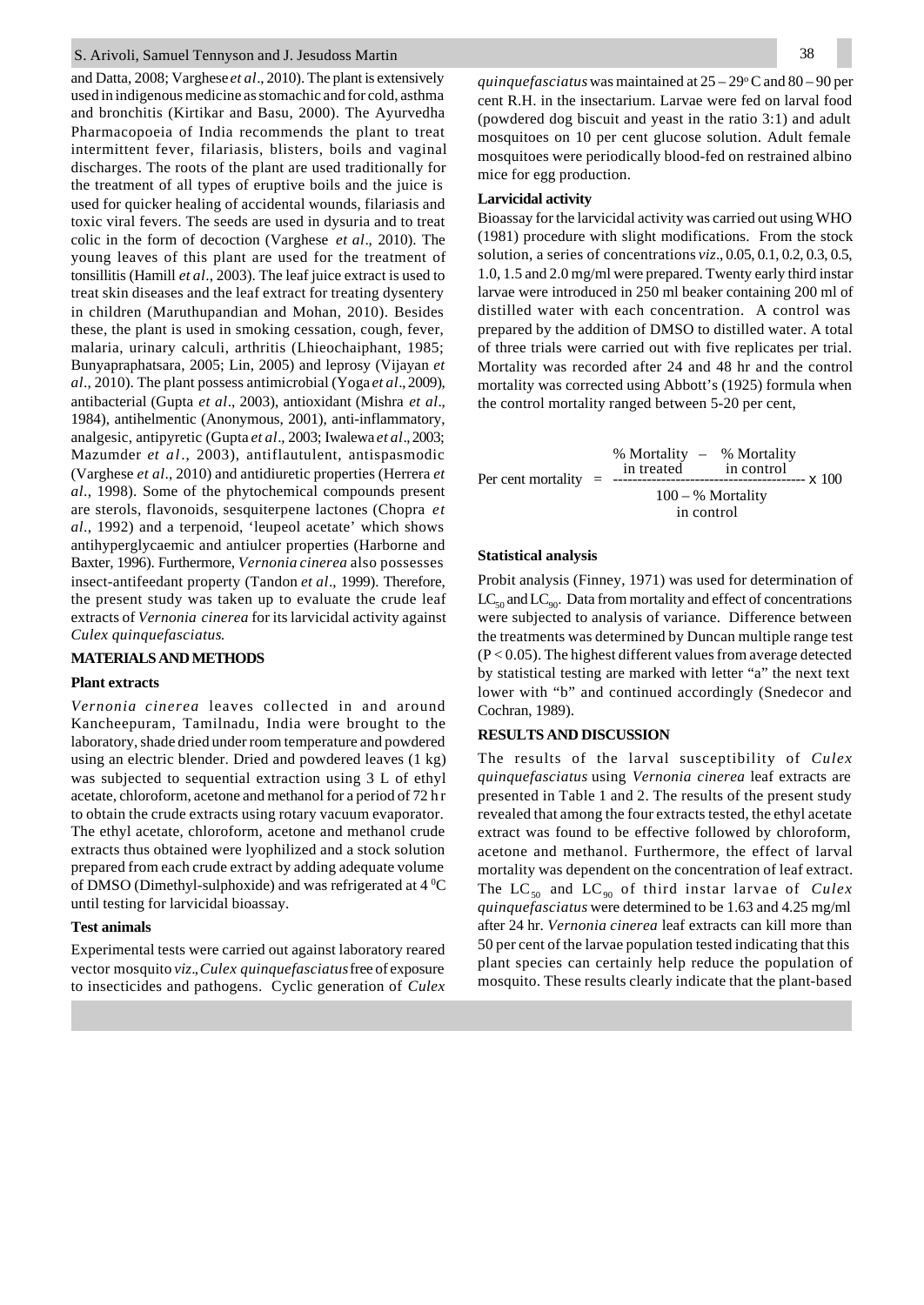### Larvicidal activity of Vernonia cinerea

|                                                                                                                                                                                                                               |                                                 |                         |                                                                      |                         |                                                  |                                                  | Concentration $(mg/ml)$                          |                |                                                  |                            |                                                                                     |                                  |                          |                         |                         |                         |
|-------------------------------------------------------------------------------------------------------------------------------------------------------------------------------------------------------------------------------|-------------------------------------------------|-------------------------|----------------------------------------------------------------------|-------------------------|--------------------------------------------------|--------------------------------------------------|--------------------------------------------------|----------------|--------------------------------------------------|----------------------------|-------------------------------------------------------------------------------------|----------------------------------|--------------------------|-------------------------|-------------------------|-------------------------|
| Extracts                                                                                                                                                                                                                      | 0.05                                            |                         | ្ត                                                                   |                         | $\overline{0.2}$                                 |                                                  | 0.3                                              |                | $\overline{0.5}$                                 |                            | $\Xi$                                                                               |                                  | 1.5                      |                         | $\overline{c}$          |                         |
|                                                                                                                                                                                                                               | 24h                                             | 48h                     | र्वे                                                                 | 48h                     | र्ट्य                                            | 48h                                              | र्वे                                             | 48h            | र्ट्य                                            | 48h                        | र्ट्य                                                                               | 48h                              | र्ट्य                    | 48h                     | र्वे                    | 48h                     |
| Ethyl                                                                                                                                                                                                                         | $ 21.67 $ $ 71.67 $ $ 26.67 $                   |                         |                                                                      | 76.67                   | 28.83                                            | 81.67                                            | 33.33                                            | 85.00          | 36.67                                            | 88.33                      | 41.67                                                                               | 93.33                            | 46.67                    | 95.00                   | 51.67                   | 98.33                   |
| acetate                                                                                                                                                                                                                       | $  +2.89^{\circ}$                               |                         | $\pm 2.89^{\circ}$ $\pm 2.89^{\circ}$                                |                         | $\pm 2.89$ <sup>bc</sup> $\pm 2.89$ <sup>c</sup> | $\pm 2.89$ <sup>cd</sup> $\pm 2.89$ <sup>d</sup> |                                                  |                | $\pm 5.00$ <sup>de</sup> $\pm 2.89$ <sup>d</sup> | $+2.89$ <sup>er</sup>      | $+2.89$                                                                             | $\pm 2.89^{fg}$   $\pm 2.89^{f}$ |                          | $\pm 0.00$ <sup>g</sup> | $\pm 2.89$ <sup>g</sup> | $\pm 2.89$ <sup>g</sup> |
|                                                                                                                                                                                                                               | Chloro $  16.67$                                | 63.33                   | 20.00                                                                | 68.33                   | 23.33                                            | 73.33                                            | 26.67                                            | 78.33          | 31.67                                            | $\frac{1}{80.00}$          | 38.33                                                                               | 81.67                            | 43.33                    | 83.33                   | 46.67                   | 90.00                   |
| form                                                                                                                                                                                                                          |                                                 |                         | $-2.89$ <sup>-</sup> $\pm 2.89$ <sup>-</sup> $\pm 0.00$ <sup>-</sup> | $\pm 2.89^{\circ}$      |                                                  | $\pm 2.89$ <sup>cd</sup> $\pm 2.89$ <sup>d</sup> | $+2.89d$                                         | $\pm 2.89$     | $+2.89^{\circ}$                                  | $\pm 0.00$ <sup>er</sup>   | $+2.89$ <sup>r</sup>                                                                | $\pm 2.89$ fg                    | $\pm 2.89$ <sup>g</sup>  | $\pm 2.89$ gh           | $+2.89$ <sup>g</sup>    | $\pm 0.00$ <sup>h</sup> |
| Acet                                                                                                                                                                                                                          |                                                 | $11.67$   71.67   16.67 |                                                                      | 76.67x                  | 2333                                             | 80.00                                            | 26.67                                            | 83.33          | 31.67                                            | 86.67                      | 40.00                                                                               | 88.33                            | 41.67                    | 90.00                   | 45.00                   | 100.00                  |
| one                                                                                                                                                                                                                           | $+2.89^{\circ}$                                 | $\pm 2.89^{\circ}$      | $\pm 2.89^{\circ}$                                                   | $_{+2.89}^{\circ}$      | $\pm 2.89^{\rm d}$                               |                                                  | $\pm 0.00$ <sup>de</sup> $\pm 2.89$ <sup>d</sup> | $\pm 2.89$ er  | $\pm 2.89$                                       | $+2.89^{\circ}$            | $\pm 0.00^{\circ}$                                                                  | $\pm 2.89$ <sup>fg</sup>         | $\pm 2.89$ <sup>fg</sup> | $\pm 5.00$ <sup>g</sup> | $\pm 0.00$ <sup>g</sup> | $\pm 2.89^{\text{h}}$   |
| Metha                                                                                                                                                                                                                         | $ 15.00 $ $ 61.67 $ $ 16.67 $                   |                         |                                                                      | 63.33                   | 23.33                                            |                                                  | 66.67   26.67   73.33                            |                | 31.67                                            | 78.33                      | 38.33                                                                               | 81.67                            | 43.33                    | 83.33                   | 46.67                   | 86.67                   |
| $-$ nol                                                                                                                                                                                                                       | $\pm 0.00^{\circ}$                              |                         | $\pm 2.89^{\circ}$ $\pm 2.89^{\circ}$                                | $\pm 2.89$ <sup>b</sup> | $+2.89^{\circ}$                                  | $\pm 2.89$ <sup>b</sup>                          | $\pm 2.89$ <sup>cd</sup> $\pm 2.89$ <sup>c</sup> |                |                                                  | $\pm 2.89$ de $\pm 2.89$ d | $\pm 2.89$ ef                                                                       | $\pm 2.89$ de                    | $\pm 2.89$ <sup>tg</sup> | $\pm 2.89$ de           | $\pm 2.89$ <sup>g</sup> | $\pm 2.89^{\circ}$      |
|                                                                                                                                                                                                                               | Control $0 \pm 0^a$   $0 \pm 0^a$   $0 \pm 0^a$ |                         |                                                                      | _<br>() ±               | $\frac{5}{10}$                                   | $ 0 \pm 0$ <sup>a</sup>                          | $10 + 0^a$                                       | $\frac{6}{10}$ | $0 + 0 = 0 + 0$                                  |                            | $\begin{array}{ c c c c c } \hline 0 & \pm 0^a & 0 & \pm 0^a \\ \hline \end{array}$ |                                  | $\frac{5}{10}$           | $\sum_{i=1}^{n}$        | $\sum_{i=1}^{n}$        | $\tilde{Q}^* = 0$       |
| Values are mean (%) of the five-replication of three trials $\pm$ standard deviation. ANOVA followed by DMRT test performed<br>Different superscripts in the column indicate significance difference at $P \leq 0.05$ levels. |                                                 |                         |                                                                      |                         |                                                  |                                                  |                                                  |                |                                                  |                            |                                                                                     |                                  |                          |                         |                         |                         |

|  |                                                    | <b>Table 2.</b> Probit analysis of larvicidal efficacy of leaf extracts |
|--|----------------------------------------------------|-------------------------------------------------------------------------|
|  | of Vernonia cinerea against Culex quinquefasciatus |                                                                         |

| Extracts         |      | $LC_{50}$ (mg/ml) |      | $LC_{\rm q0}(mg/ml)$ | F value |          |
|------------------|------|-------------------|------|----------------------|---------|----------|
|                  | 24h  | 48h               | 24h  | 48h                  | 24h     | 48h      |
| Ethyl<br>acetate | 1.63 | $-13$             | 4.25 | 0.83                 | 38.57*  | $27.61*$ |
| Chloro<br>form   | 1.84 | $-.12$            | 4.30 | 1.54                 | 50.28*  | 39.90*   |
| Acet<br>- one    | 1.89 | $-.15$            | 4.29 | 0.98                 | 70.76*  | $27.64*$ |
| Metha<br>-nol    | 2.08 | $-.03$            | 4.74 | 1.77                 | 31.74*  | $33.12*$ |

 $LC_{50}$ . Lethal concentration required to kill 50 per cent of the population exposed

 $LC_{\text{qo}}$ . Lethal concentration required to kill 90 per cent of the population exposed

\* Significant at  $P < 0.05$  level

insecticides, which are less expensive than synthetic insecticides, exert high larvicidal effect.

There is no vaccine to prevent infection caused by Culex quinquefasciatus mosquito and the filarial parasite is continually developing resistance to the available drugs, so vector control is the best option. Vector control is facing a serious threat due to the emergence of resistance in vector mosquitoes to conventional synthetic insecticides or development of newer insecticides (Cisneros et al., 2002). However due to the continuous increase in resistance of mosquitoes to familiar synthetic insecticides better alternative means are sought (Hag et al., 1999). A considerable number of plant derivatives have shown to be effective against mosquitoes with a safe manner. Though several plant species from different families have been reported for mosquitocidal activity, only a few botanicals have moved from laboratory to field use which might be due to the presence of phytochemicals when compared to synthetic insecticides (Green et al., 1991).

Plants belonging to the family Asteraceae have been extensively screened/studied for their larvicidal activity ever since the discovery of the larvicidal potential of the extract of Chrysanthemum cinnerariaefolium (Omena et al., 2007). Plants that showed promising larvicidal activity are Otanthus *maritimus* methanolic stem extract (LC<sub>50</sub> = 7.0 ppm) (Pavela, 2008b), Artemisia campestris methanolic stem extract (LC<sub>50</sub> = 23.0ppm) (Pavela et al., 2009), methanolic extracts of flowers of Gleoonis coronarium (LC<sub>50</sub> = 53.0 ppm), stem of Sonchus arvensis (LC<sub>50</sub> = 68.0 ppm), flowers of *Matricaria maritima*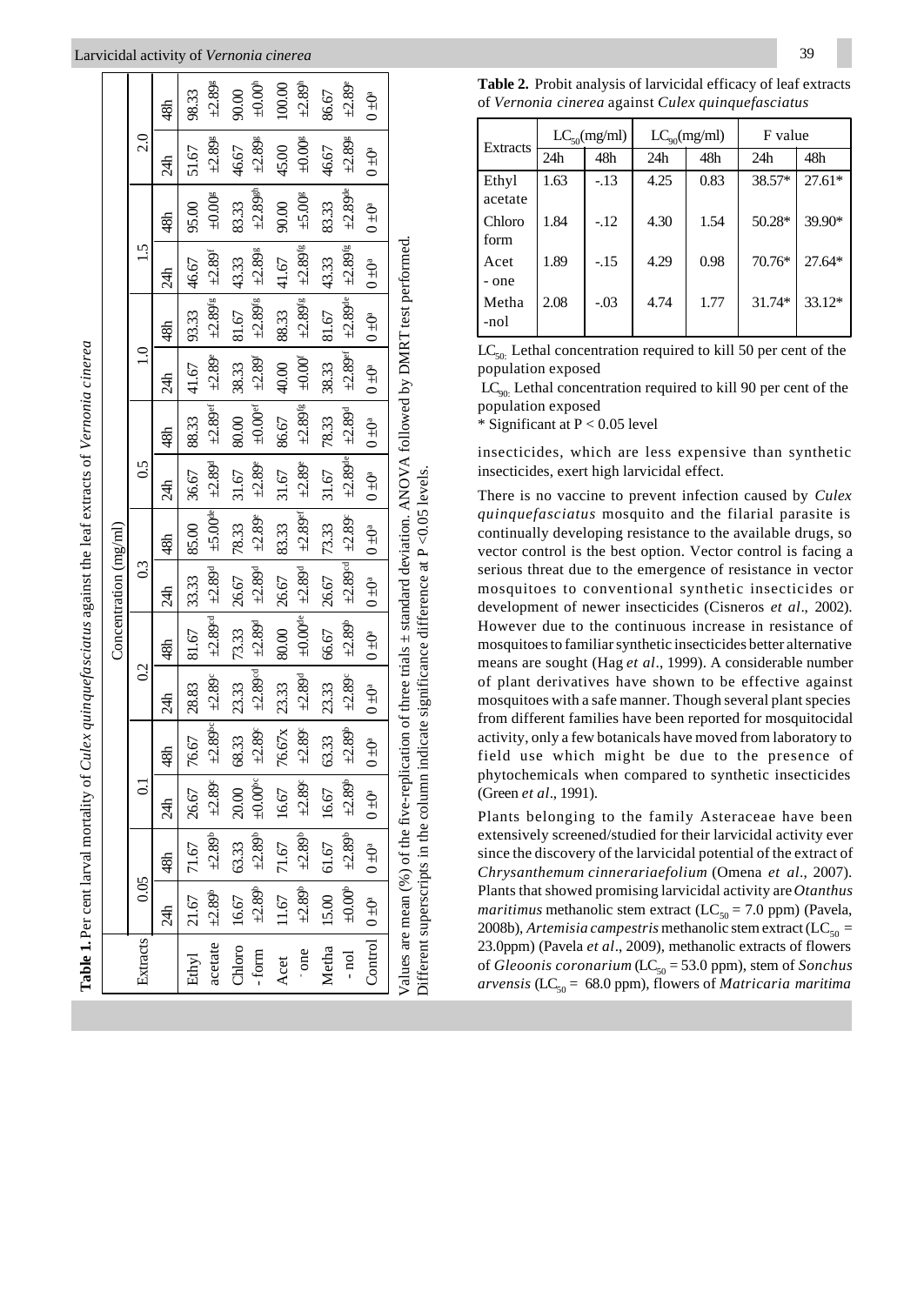(LC50 = 72.0 ppm), (Pavela, 2008b), *Tagetes erectes* petroleum ether leaf extract (LC<sub>50</sub> = 100.0 ppm) (Sakthivadivel and Daniel, 2008) against *Culex quinquefasciatus*. Crude extracts of many other plants showed moderate larvicidal activity and their  $LC_{50}$  values ranged between 100 to 200 ppm. They include ethyl acetate leaf extract of *Eclipta prostrata* (LC<sub>50</sub> = 119.89) ppm) against *Culex tritaeniorhynchus* (Elango *et al*., 2009), *Achilea millefolium* methanolic stem extract ( $LC_{50}$  120.0 ppm) (Pavela, 2008b), *Tanacetumvulgare* methanolic flower extract  $(LC<sub>50</sub> = 178.0$  ppm) and methanolic stem extract of *Otanthus maritimus* (LC<sub>50</sub> = 195.0 ppm) (Pavela *et al.*, 2009) and LC<sub>50</sub> values ranging above 100 ppm were found in petroleum ether leaf extracts of *Artemisia nilagirica* and *Galinsoga quadriradiata* (Sakthivadivel and Daniel, 2008), *Ageratum conyzoides* (Sharma *et al*., 2009), and ethyl acetate leaf extracts of *Ageratum houstonianum* (Samuel, 2010) and dichloromethane whole plant extracts of *Citrullus colocynthis* (Arivoli and Samuel, 2011) against *Culex quinquefasciatus*. Therefore, the results of the present and previous studies mentioned above indicate that the leaf extract of *Vernonia cinerea* possesses larvicidal activity against *Culex quinquefasciatus*. Therefore, further in-depth investigations on the crude extract/phytotoxic compounds of *Vernonia cinerea* are needed to elucidate the larvicidal activity against a wide range of all stages of mosquito species and also the active ingredients of the extract responsible for larvicidal activity in *Culex quinquefasciatus* should be identified, and small scale field trials are needed for usage of this plant as a mosquitocidal agent.

# **REFERENCES**

- Abbott, W.S. 1925. A method of computing the effectiveness of an insecticide. *Journal of Economic Entomology*, **18**: 265-267.
- Anonymous. 2001. Ayurvedic Pharmacopoeia of India, 2nd edition. New Delhi, **3**(1): 142-144 **PP**.
- Arivoli, S. and Samuel, T. 2011. Bioefficacy of *Citrullus colocynthis* (L.) Schrad (Cucurbitaceae) whole plant extracts against *Anopheles stephensi, Aedes aegypti* and *Culex quinquefasciatus* (Diptera: Culicidae), *International Journal of Current Research,* **3**(4): 296 - 304.
- Bohlmann, F., Suwita, A., Jakupovic, J., King, R.M. and Robinson, H. 1981. Trixingolides and germacrene derivatives from *Trixis* species. *Phytochemistry*, **20**: 1649- 1655.
- Borah, R., Kalita, M.C., Kar, A. and Talukdar, A.K. 2010. Larvicidal efficacy of *Toddalia asiatica* (Linn.) Lam against two mosquito vectors *Aedes aegypti* and *Culex quinquefasciatus*. *African Journal of Biotechnology*, **9**(16): 2527-2530.
- Bunyapraphatsara, N. 2005. Medicinal plants indigenous to Thailand**.** Volume 5. Mahidol University, Bangkok, 72-74 **PP**.
- Chopra, R.N., Chopra, I.C. and Verma, B.S. 1992. Supplement to glossary of Indian Medicinal Plants. Council of Scientific and Industrial Research, New Delhi, 99 **PP**.
- Ciccia, G., Cussio, J. and Mongelli, E.J. 2000. Insecticidal activity against *Aedes aegypti* larvae of some medicinal South American plants. *Journal ofEthnopharmacology*, **72**: 185-189.
- Cisneros, J., Goulson, D., Derwent, L.C., Penagos, D.I., Hernandez, O. and Williams, T. 2002. Toxic effects of spinosad on predatory insects. *Biological Control*, **23**: 156-163.
- Elango, G., Rahuman, A.A., Bagavan, A., Kamaraj, C., Zahir, A.A. and Venkatesan, C. 2009. Laboratory study on larvicidal activity of indigenous plant extracts against *Anopheles subpictus* and *Culex tritaeniorhynchus*. *Parasitology Research*, **104**: 1381-1388.
- Finney, D.J. 1971. Probit analysis,Cambridge University Press, London.
- Green, M., Singer, J.M., Sutherland, D.J. and Hibben, C.R. 1991. Larvicidal activity of *Tagetes minuta* (Marigold) towards *Aedes aegypti* . *Journal of the American Mosquito Control Association*, **7**: 282.
- Gupta, M., Mazumdar, U.K., Manikandan, L., Haldar, P.K. and Bhattarchya, S. 2003. Antibacterial activity of *Vernonia cinerea*. *Fitoterapia*, **74**: 148-150.
- Hag, E., Nadi, E.A.A.H. and Zaitoon, A.A. 1999. Toxic and growth retarding effects of three plant extracts on *Culex pipiens* larvae (Diptera: Culicidae). *Phytotherapy Research*, **13**: 388-392.
- Hamill, F.A., Apio, S., Mubiru, N.K., Bukenya-Ziraba, R., Mosango, M., Maganyi, O.W. and Soejarto, D.D. 2003. Traditional herbal drugs of Southern Uganda, II: literature analysis and antimicrobial assays. *Journal of Ethnopharmacology*, **84**: 57-78.
- Harborne, J.B. 1998. Phytochemical Methods: A guide to Modern Technique of plant Analysis. Chapman and Hall Ltd, London.
- Harborne, J.B. and Baxter, H. 1996. A dictionary of plant toxins. John Wiley and Sons Ltd, West Sussex, England, 882-883 **PP**.
- Herrera, C.L., Sison, F.M., Paras, Y.C.L., Dayap, A. and Banal, I.U. 1998. Diuretic principles from *Vernonia cinerea*. *Phillipine Journal of Science*, **127**: 93-102.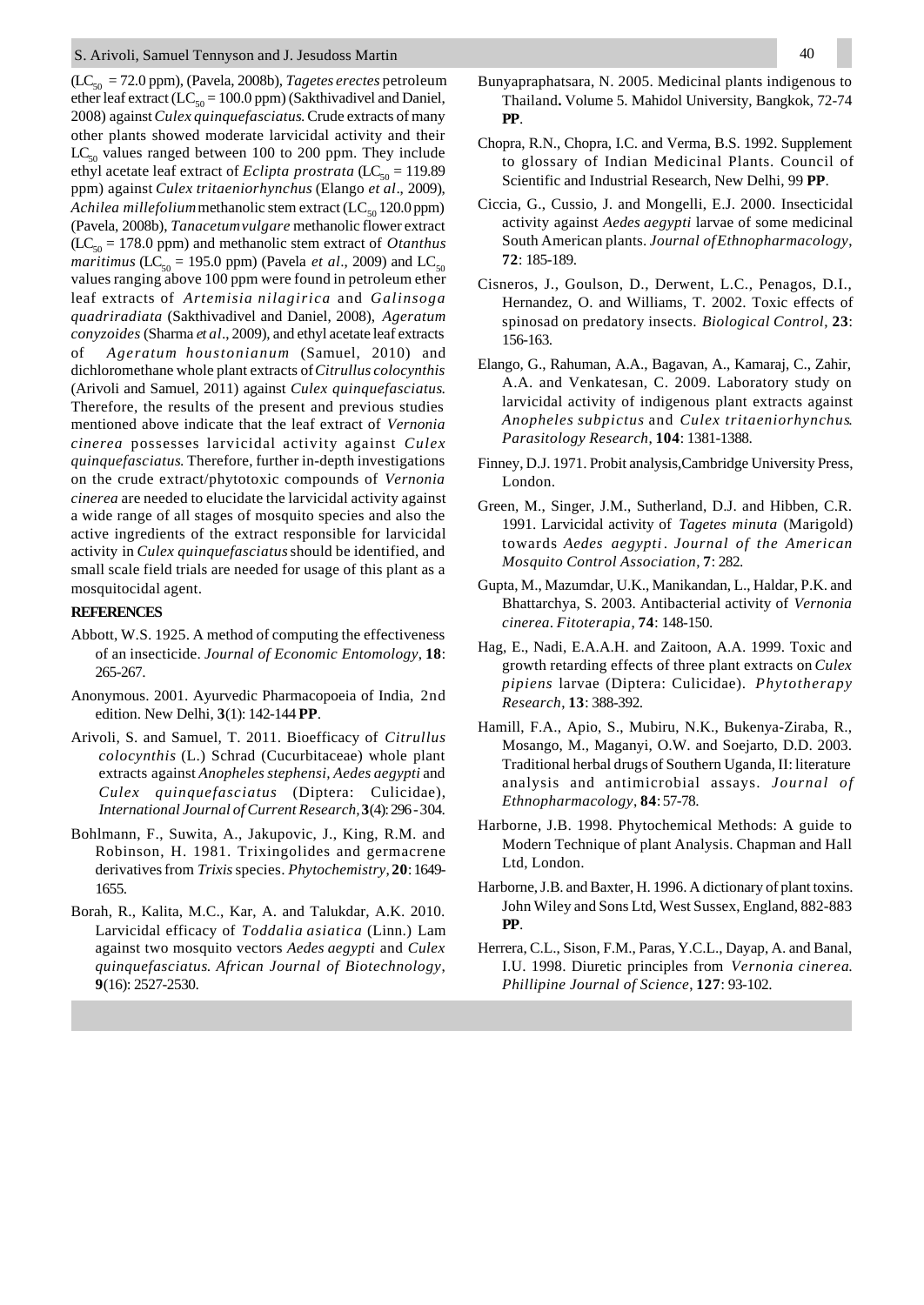- Holder, P. 1999. The mosquitoes of New Zealand and their animal disease significance. *Surveillance*, **26**(4)**:** 12-15.
- Iwalewa, E.O., Iwalewa, O.J. and Adeboye, J.O. 2003. Analgesic, antipyretic, anti-inflammatory effects of methanol, chloroform and ether extracts of *Vernonia cinerea* Less leaf**.** *Journal of Ethnopharmacology*, **86**: 229-234.
- Jacobson, M. 1958. Insecticides from plants: a review of the literature, 1941-1953. U.S. Agricultural Hand Book, 154 **PP**.
- Johnson, T. 1998. CRC Ethnobotany Desk Reference, CRC Press, Boca Raton, Florida.
- Kettle, D.S. 1984. Medical and Veterinary Entomology, Ctoom Helem, London and Sydney, 110 **PP**.
- Kirtikar, K.R. and Basu, B.D. 2000. Indian Medicinal Plants. Vol 6, Sri Satguru Publication, New Delhi, 1828-1831 **PP**.
- Lhieochaiphant, S.A. 1985. Phytochemical study of *Vernonia cinerea* Less. M.Sc. Thesis, Chiangmai University.
- Lin, K.W. 2005. Ethnobotanical study of medicinal plants used by the Jah Hut people in Malaysia**.** *Indian Journal of Medical Science*, **59**:156-161.
- Mani, M.S. 1982. General Entomology (3<sup>rd</sup> Ed), Oxford and IBH Publishing Co. Pvt. Ltd., New Delhi, 321 **PP**.
- Maruthupandian, A. and Mohan, V.R. 2010. Observations of ethnomedicinal plants from Sirumalai hills in Western Ghats of Tamilnadu, India. *Journal of Herbal Medicine and Toxicology*, **4**(2): 89-92.
- Mazumder, U.K., Gupta, M., Manikandan, L., Bhattacharya, S., Haldar, P.K. and Roy, S. 2003. Evaluation of antiinflammatory activity of *Vernonia cinerea* extract in rats. *Phytomedicine*, **10**: 185-188.
- Mishra, T.N., Singh, R.S., Upadhyay, J. and Srivastava, R. 1984. Chemical constituents of *Vernonia cinerea*. Part I. Isolation and spectral studies of triterpenes**.** *Journal of Natural Products*, **47**: 368-372.
- Omena, M.C., Navarro, D.M.A.F., de Paula, J.E., Luna, J.S., de Lima, M.R.F. and Sant'Ana, A.E.G. 2007. Larvicidal activities against *Aedes aegypti* of some Brazilian medicinal plants. *Bioresource Technology*, **98**: 2549-2556.
- Pattanayak, S. and Datta, M.K. 2008. Some ornamental plants with tiny flowers for gardens. *Natural Product Radiance*, **7**(4): 342-343.
- Pavela, R. 2007. Possibilities of botanical insecticides exploitation in plant protection. *Pesticide Technology*, **1**: 47-52.
- Pavela, R. 2008a. Larvicidal effects of various Euro-Asiatic plants against *Culex quinquefasciatus* Say larvae (Diptera: Culicidae). *Parasitology Research*, **102**: 555-559.
- Pavela, R. 2008b. Larvicidal activities of some Euro-Asiatic plants against *Culex quinquefasciatus* Say (Diptera: Culicidae). *Journal of Biopesticides*. **1**(1): 81 - 85.
- Pavela, R., Vrchotova, N. and Triska, J. 2009. Mosquitocidal activities of thyme oils (*Thymus vulgaris* L.) against *Culex quinquefasciatus* (Diptera: Culicidae). *Parasitology Research*, **105**: 1365-1370.
- Perich, M.J., Well, S.C., Bertsch, W.G. and Tredway, K.E. 1994. Toxicity of extracts from three *Tagetes* spp. against adults and larvae of yellow fever mosquito and *Anopheles stephensi* (Diptera: Culicidae). *Journal of Medical Entomology*, **31**: 833-837.
- Pitasawat, B., Champakaew, D., Choochote, W., Jitpakdi, A., Chaithong, U., Kanjanapothi, R., Tippawangkosol, P., Riyong, D., Tuetun, B. and Chaiyasit, D. 2007. Aromatic plant-derived essential oil: An alternative larvicide for mosquito control. *Fitoterapia,* **78**: 205-210.
- Rahuman, A.A., Bagavan, A., Kamaraj, C., Saravanan, E., Zahir, A.A. and Elango, G. 2009. Efficacy of larvicidal botanical extracts against *Culex quinquefasciatus* Say (Diptera: Culicidae). *Parasitology Research*, **104**: 1365-1372.
- Ribeiro, A., Santos, L.M.S.T., Romanaha, A.J., Veloso, D.P. and Zani, C.L. 1994. Flavonoids from *Trixis vauthieri* (Asteraceae) extract active *in vitro* against trypomastigote forms of *Tripanosoma cruzi*. *Memorias do Instituto Oswaldo Cruz*, **89**: 188.
- Sakthivadivel, M. and Daniel, T. 2008. Evaluation of certain insecticidal plants for the control of vector mosquitoes *viz*., *Culex quinquefasciatus*, *Anopheles stephensi* and *Aedes aegypti*. *Applied Entomology and Zoology*, **43**(1): 57-63.
- Samuel, T. 2010. Studies on the mosquitocidal activity of *Ageratum houstonianum* Mill. (Asteraceae) against vector mosquitoes. Ph.D. Thesis, University of Madras.
- Samuel, T., Jayakumar, M. and William, S.J. 2007. *Culex* mosquito: An overview. In: Defeating the public enemy, the mosquito: A real challenge. (William, S.J. eds.), Loyola Publications, Chennai, 95-116 **PP**.
- Severini, C., Rom, R., Marinucci and Rajmond, M. 1993. Mechanisms of insecticide resistance in field populations of *Culex pipiens* from Italy. *Journal of the American Mosquito Control Association*, **9:** 164-168.